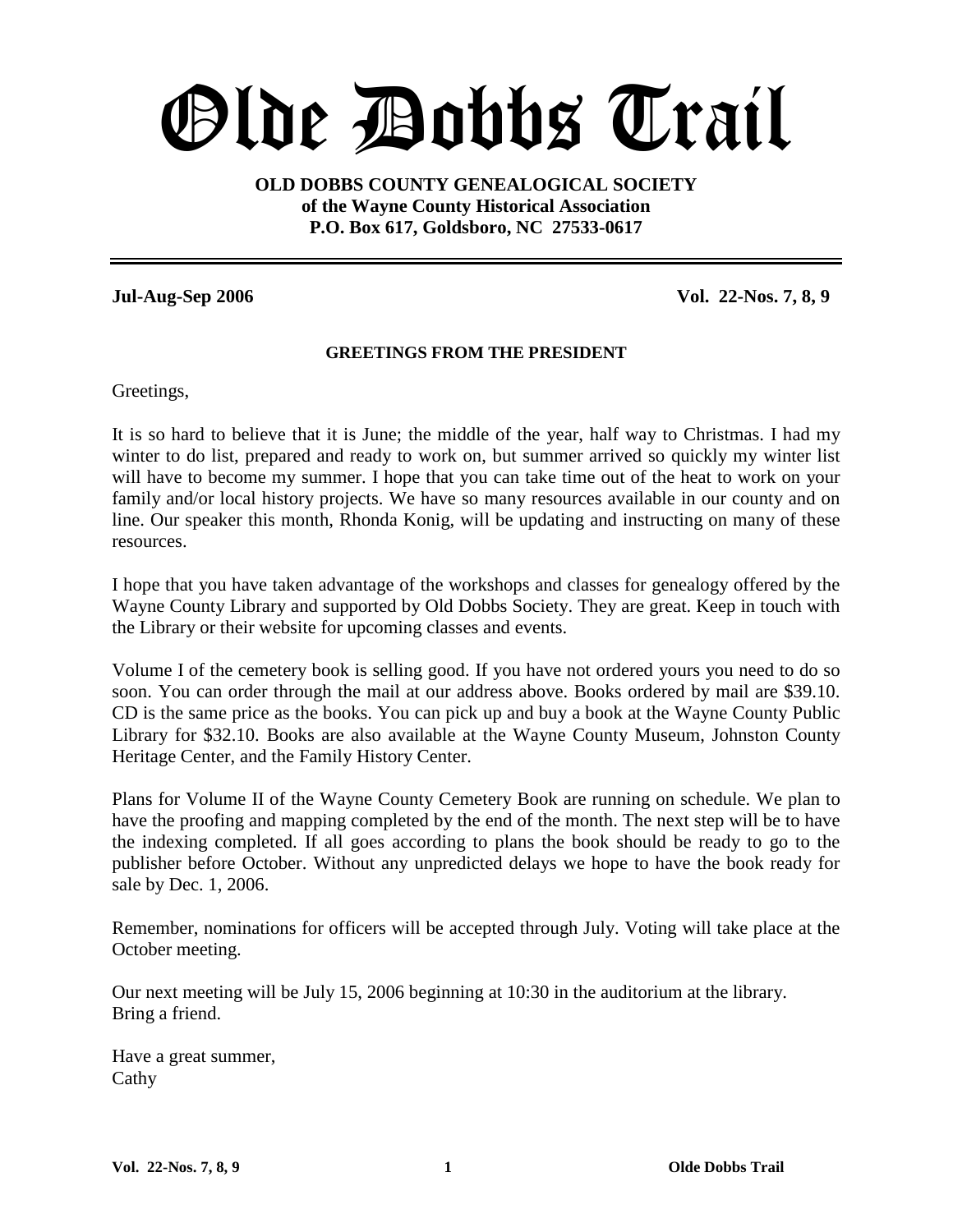*Receive your newsletter by email! In an effort to get your newsletters to you in a more efficient manner, we're offering the option for members to receive their newsletters by email. If you are interested in this, please contact Guy Potts at gpotts1@nc.rr.com for specifics.*

#### **OLD DOBBS GENEALOGICAL SOCIETY**

#### April 15, 2006

The Old Dobbs Genealogical Society met on Saturday, April 15, 2006 in the Weil Auditorium at the Wayne County Public Library in Goldsboro. President Cathy Blow called the meeting to order, welcomed the approximately 20 members and guests, and led us in the Pledge of Allegiance. Barbara Lancaster offered the invocation. Minutes from our last meeting were approved as written in the newsletter. The treasurer reported a balance of \$8,145.07.

For your convenience, e-mail addresses for all of the Old Dobbs officers are now listed at the end of the newsletter. If you have questions or would like to volunteer for one of our projects, you are encouraged to get in touch with any of us.

If you have not paid your dues for 2006, please mail your check to Lisa Corbett at P. O. Box 617, Goldsboro, NC 27533. The upper right hand corner of your mailing label (on newsletter envelope) will show the year that dues are paid through.

**Cemetery Books Committee** – Volume I is for sale. The cost is \$32.10 plus \$7.00 for shipping and handling. Books are available at the Wayne County Public Library and the Family History Center or you may contact any of the officers if you would like to purchase one. CD's are also available. Volume II of Wayne County books will include Stoney Creek, Pikeville, New Hope and Saulston townships. We hope to have it ready to send to the publisher by the fall. If you would like to help with this project, please contact Cathy, Guy, or Barbara.

**Nominating Committee** – The Nominating Committee presented the following names for officers to serve in 2007 and 2008:

President - Guy Potts 1<sup>st</sup> Vice President - Stacey Jones 2<sup>nd</sup> Vice President - Lynn Johnson Corresponding Sec. - Cathy Blow Recording Sec. - Barbara Lancaster Treasurer - Lisa Corbett

Nominations will be taken from the floor at the July meeting and voting will take place at the October meeting.

#### **Volunteer Opportunities**

Willowdale Cemetery has to be surveyed. This will be a monumental task. We need help. We will try to coordinate a day when as many people as possible can gather at Willowdale to start the survey. Please contact Cathy Blow, Guy Potts, Barbara Lancaster, Stacey Jones, or Elliott Futrell if you would like to help with this or any other cemetery.

Transcribe Revolutionary War pensions. Contact Jerome Tew or Cathy Blow.

#### **New Business**

A motion was made and seconded for the Society to buy an American Flag to be kept in the Weil Auditorium.

A motion was made and seconded for the Society to purchase a GPS Receiver to be used by the cemetery surveyors.

Our speaker, Dick Lankford, NC Archivist, was introduced by Cathy Blow. He presented a very interesting and informative program on the history of photography and how to date old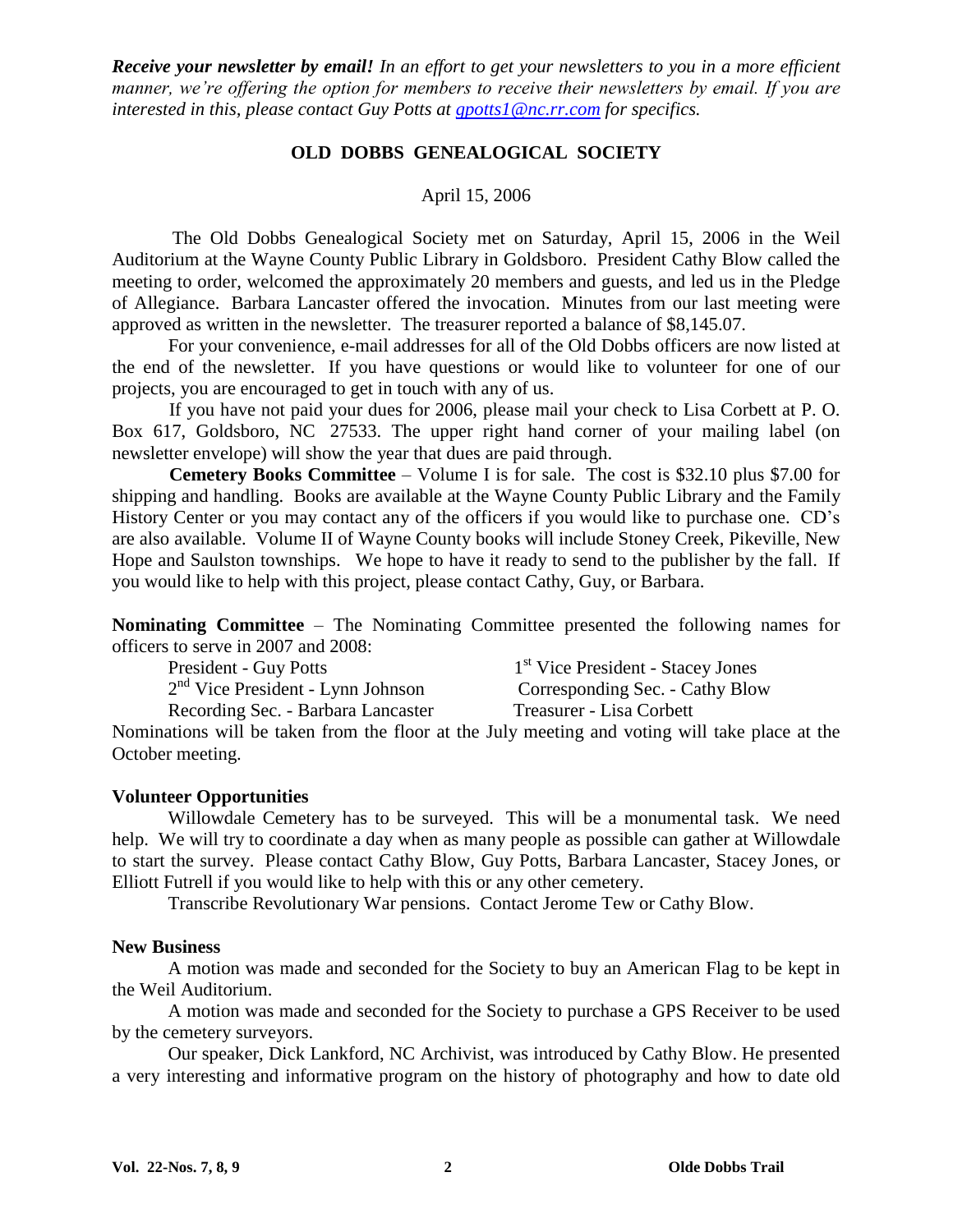photographs. After answering questions from the audience, he looked at several old photographs that our members had brought with them.

**REMINDER –**Our meetings are now being held on the **3 rd Saturday of January, April, July, and October**. Please mark your calendars. The July meeting will be at the Wayne County Public Library, Weil Auditorium, at 10:30 on July 15, 2006. Submitted by Barbara Lancaster, Recording Secretary.

Rhonda Konig, our speaker for the July 15 meeting will demonstrate online products available through the library for genealogy/history research and other sites/products: HeritageQuest, Ancestry Library Edition, Sanborn Fire Insurance Maps, Daily Life Through History, WorldCat, North American Women's Letters and Diaries, the library's digitization project and American Slavery: A Composite Autobiography and UNC's Documenting the American South and ECU's North Carolina History and Digital Fiction sites.

#### Contributed by Martha Mewborn Marble

#### #3131 –BYNUM vs THOMPSON –Wayne Co NC Supreme Court Case found at the NC Archives, Raleigh, NC NOTE: The name Thompson was spelled in various ways Superior Court Clerk –22 May 1843

Wayne Co Court on the first Monday after the fourth Monday in Oct 1839 – Benjamin Bynum by his attorney Louis D. Henry and W. H. Washington – on 2 writs – Sheriff to bring to court George W. Thompson, Peter L. Peacock, Hiram Whitley, Williams Sherrod and Henry Best –to answer Benjamin Bynum in a plea of trespass in the case to his damages of \$1500

To the Sheriff of Greene Co to bring the bodies of George W. Thompson, Peter L. Peacock, Hiram Whitley, Williams Sherrod and Henry Best to court – by spring term 1840 Henry Best was dec and Henry Best was his exec and was now a def

The plf claimed title to ??? under a patent granted to Richard Braswell dated 11 July 1739 – beginning at a line below his improvements – plf introduced a deed from Sanders Lane and others heirs of John Lane –witness to prove possession of Thomas Bryan and John Lane and the heirs of John Lane under whom the plf claimed  $60$  acres – this was the Braswell patent – the evidence of their declaration was objected to by the def but was admitted  $-$  the trespass complaint was from A. to H. D. on the annexed plat between the lines of D. E. and the run of the swamp – the plf failing to connect the defs – case appears to have centered around exactly where the patent lines were – lines should have been in a deed from Willis Lane to the plf – the plf's dwelling home is marked on the plat – the def's introduced a patent to Stephen Dewey and Blake Baker dated the 14<sup>th</sup> April 1761, and a deed from Burwell Mooring to Joseph Green dated 7 Oct 1802 which they alleged conveyed a larger piece of land on the SS of Nahunta Swamp including a portion of the Dewey and Baker patent and a deed from Green to Zadock Thompson dated 22 July 1804 conveying the same land - they then produced a copy of the division of this land among the heirs of sd Thompson the defendants in this suit and proved after the division they entered into possession of the land  $-$  it was proven that Thompson and those under him occupied and lived on the land covered by the sd deeds  $-$  they also showed that Mooring, Green, Thompson and his heirs had had the continued possession of this land for more than 50 years –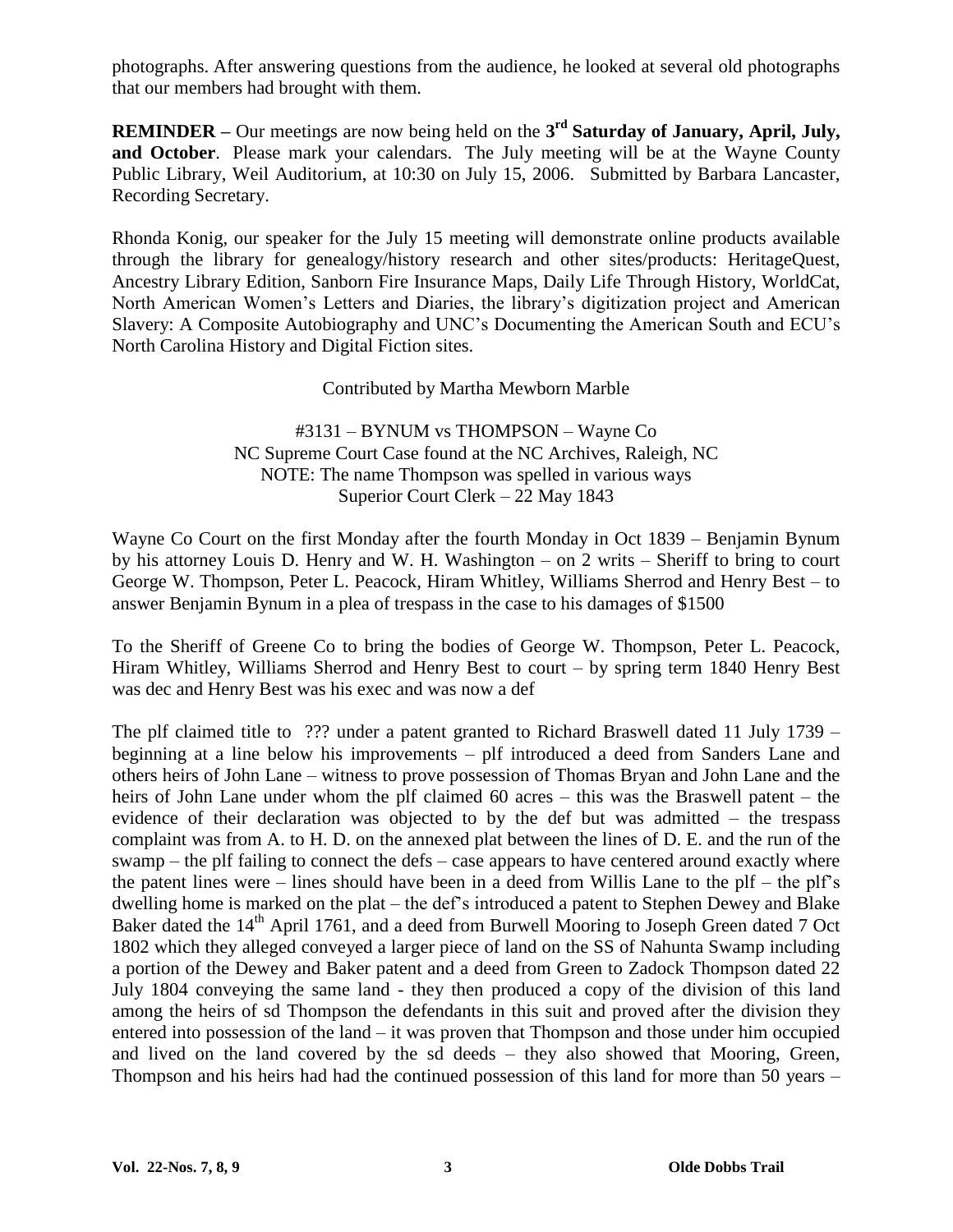the defendants provided a copy of the division of the heirs of John Lane under which the plf claims the line on the southern boundary was actually made - Jury originally found in favor of the plf

Division of the land of John Lane Nov Term 1820 – between the heirs Lot  $#1$  – to James Lane adj Lane's Mill Branch, Outlands tract, John Heath – 99 acres – also James to pay Sanders Lane \$107.21 and to Benjamin Lane \$10 Lot  $#2$  – to William Lane, adj Lane's Mill Branch, John Heath, old patent line – 99 acres and said William to pay to Benjamin Lane \$18.54 Lot  $#3$  – to Bryan Lane – adj old patent line –99 acres Wm to pay Benjamin Lane \$2.09 and to Wilie Lane \$33.96 and to Smithya Lane \$31.96 Lot  $#4$  – Benjamin Lane – line of old patent – 99 acres Lot #5 –Wilie Lane - 99 acres Lot  $#6 -$ Sanders Lane – 99 acres Lot  $#7$  – Smitha Lane – adj Grace – 99 acres Signed Thos, Person, Jno Williams, Eth. Yelverton

Copy of plat accompanied

Division of the land of Zador Thomson dec –28 October 1826

Sally Thompson – adj James Taylor's branch, county line, NS Nahunta, run of Button Branch, to take in one acre on the tract whereon Etheldred Howell formerly lived –362 ¾ acres - another tract adj William Smith, James Taylor  $-110$  acres – another tract of 34 acres being in the whole 506 ¾ acres valued at \$1332 the average lot being \$1225

Lot #2 – Patience Sherard – head of Ben Taylor's branch, Lassiter, county line, Sally Thomson, NS Nahunta Swamp, SW branch of Button branch  $-350$  acres  $-$  another tract adj Sally Thompson, James Jones – 107 acres – total of 457 acres valued at  $$1245$ 

Lot  $\sharp 3$  – Zadock L. Thomson – adj Patience Sherard, - 266  $\frac{1}{2}$  acres – another tract on SW prong of Button Swamp, Hollowell – 80 acres – total of 346  $\frac{1}{2}$  acres valued at \$1385 – Zadock to pay Sally \$60

Lot #4 – George W. Thomson - adj Zadock L, - 389 ¼ acres – another tract adj Zadock L., Jesse Gin –80 ½ acres valued at \$1381 also he to pay Sally \$33 and to Patience \$23

Lot  $#5$  – Anna Mariah Thomson – adj George W., Beaver dam, Hollowell, 308 1/4 acres, another tract of 98  $\frac{1}{2}$  acres - a total of 406  $\frac{3}{4}$  acres value of \$1382 – & Anna to pay Patience \$57 James Thadding, Jonathan Pike, Mark Pike

Recorded Liber P No 15 page 338, R. Hooks, Regr

Indenture – 7 Oct 1802 – Burwell Mooring of Wayne to Joseph Green??? Jr -  $$2500$  – tract SS Nahunta Swamp, mouth of Button Branch, water grist mill including one acre of land where Ethelred Howell formerly lived, a branch which in part divides Burwell Mooring and William Mooring heirs, dividing line between Mooring and Isham Lane, - 300 acres being the land and plantation house and water grist mill where the said Burwell Mooring now lives –another tract on Nahunta marsh, mouth of Button Branch adj the above tract, Dewey and Baker's dividing line, beaver dam  $-400$  acres – another tract adj the above, Nahunta Swamp, Dewey and Baker's patent, near Gransville's line, Radford – 110 acres – the two last tracts were patents by Dewey and Baker

WIT: F. Green, Wm. Balfour, David Dunn Registered 6 April 1803 Liber G No 422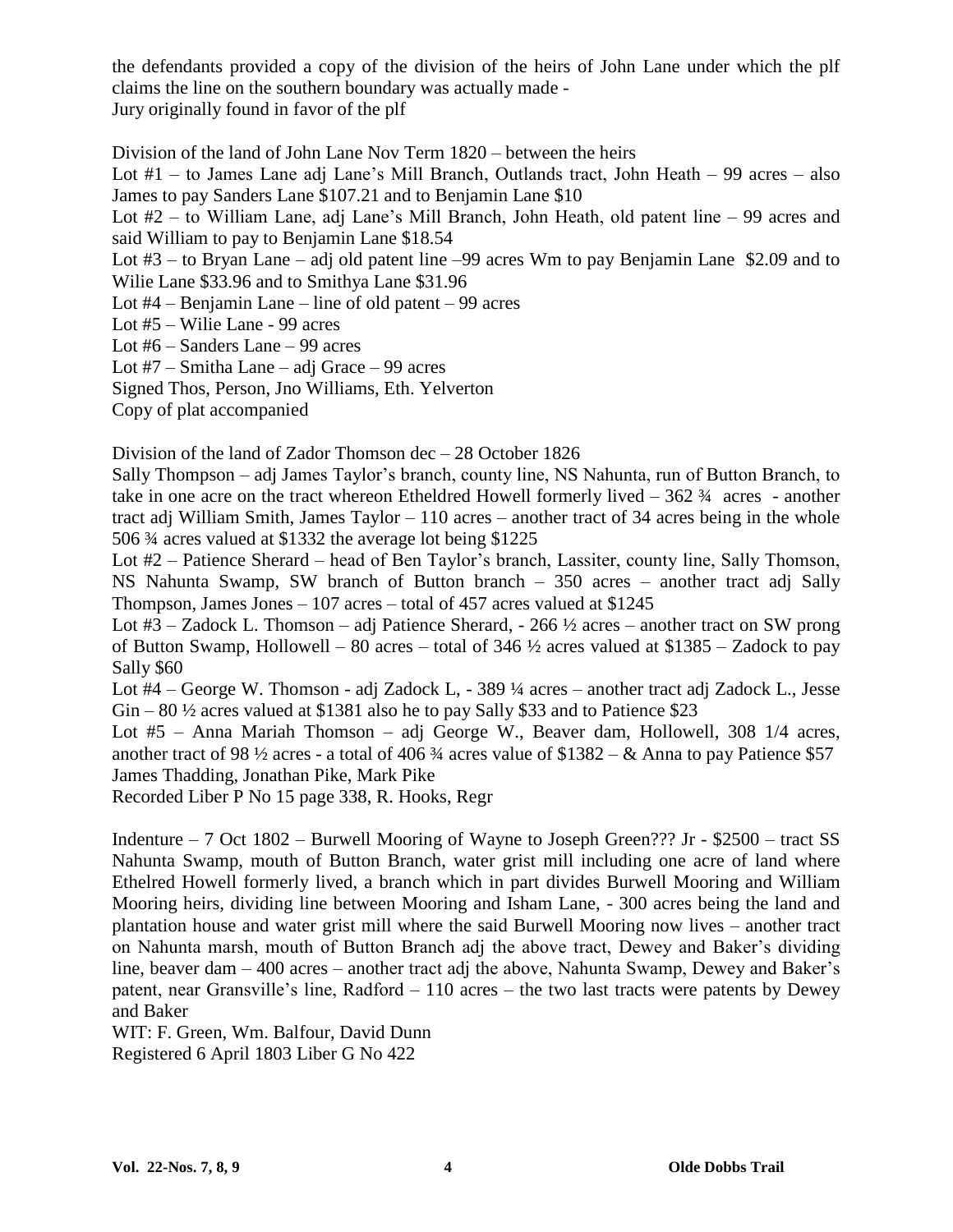Indenture – 2 July 1804 – Joseph Green of Wayne Co to Zadock Thompson of Greene Co -\$2500 – SS Nahunta Swamp – mouth of Button Branch, water grist mill to include one acre of land on the tract where Ethelred Howell formerly lived, dividing line between sd Green and William Mooring, dividing line between Green and Isham Lane, Beaverdam – 300 acres being land and plantation house and water grist mill where Green now lives – another tract, Nahunta swap, mouth of Button Branch, Dewey and Baker's patent  $-400$  acres – another tract adj the above, a part of Nahunta Swamp, Fort's line, corner of Dewey and Baker's patent, Radford – 110 acres

WIT: John Davis, Jethro Thompson Registered 11 July 1805 Liber H No 103

A petition was made for a new trial

Indenture –24 Feb 1830 –William Lane to Benjamin Bynum - \$864 - - NS Nahunta, Benj Lane one of the heirs of John Lane, dec and sold by Benjamin Lane to William Lane dec on 3 Sept 1821 being part of the lot sold by William Lane to Benjamin Bynum of 29 acres leaving 70 acres –line of a deed from Edith Lane, William, Sanders and Willie Lane to Benjamin Bynum –part of my land from my father, John Lane of 25 acres having been sold to William Sauls out of the north end of said lot, adj John Heath's heirs, line of Bryants Lane's lot  $-74$  acres WIT: Wyatt Moye

Indenture – 24 Feb 1830 – Edith Lane to Benjamin Bynum -  $$75 - my$  dower right in the land of my husband, John Lane and to the lot set aside to Benjamin Lane Signed by mark WIT Wyatt Moye, Wm Edmandson

Indenture –18 Feb 1830 –Edith Lane, Sanders, Willie and William Lane to Benjamin Bynum of Pitt Co -  $$1000 - NS$  Nahunta – 228 1/2 acres – grantors heirs of John Lane Edith and Sanders signed by mark WIT: Mark Heath, Lawrence Bryan Recorded Liber P pages 261

Contributed by Grace Williamson Turner

Jane Bennett against Jacob Merritt and others North Carolina Reports, Vol. 59 - December Term, 1860 to June Term 1863

Where the agent of a trustee received money, arising from the sale of trust property, made by collusion with him, it was *Held*, not to be a defense to a bill against such agent to follow the funds in his hands, that he had paid the money over on liabilities which he had incurred for the trustee.

Where trust property is wrongfully sold by a trustee, by collusion with another, who did not, however, receive any part of the price for which the property sold, it was *Held*, that the principle of following the trust fund, in its converted state, does not apply to such other person.

Cause removed from the Court of Equity of Wayne County.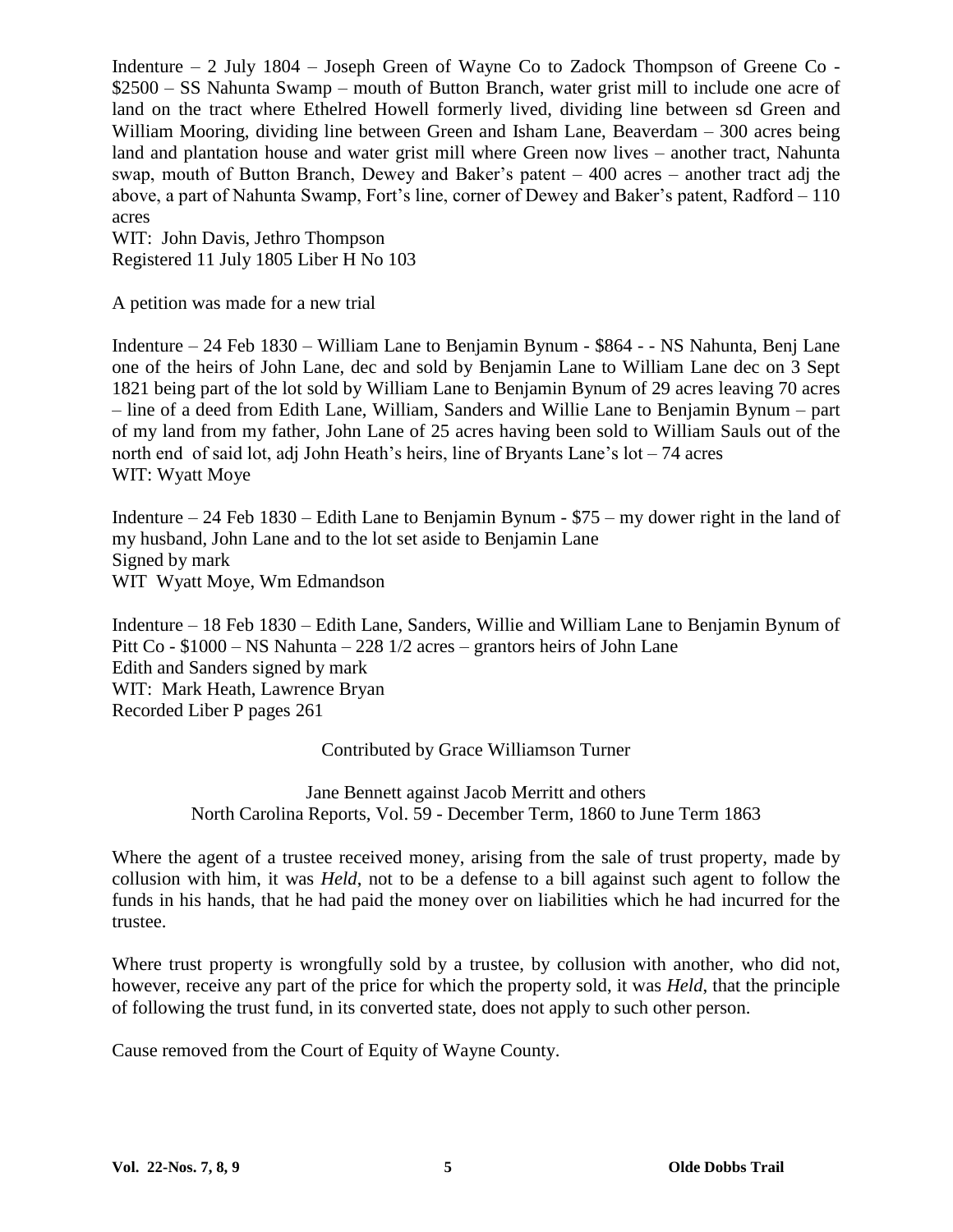Thomas Bennett, of the county of Sampson, died about the year 1857, leaving a widow, the present plaintiff, Jane, and one daughter, Virginia, his distributees, and the defendant James R. Parker administered on his estate. Afterwards, in August, 1857, Virginia, the daughter, died, leaving her mother, the said Jane, her sole distributee. J.R. Parker also administered on her estate. The said Parker took possession of the personal estate of both, consisting of slaves, household furniture, stock of horses, etc., carriage, growing crop, provisions on hand, notes, etc., on several individuals. In March, 1858, the defendant Jacob Merritt insinuated himself into the confidence of the plaintiff and married her, she having first made a deed of marriage settlement, securing all her property to her sole and separate use, and constituting himself (the said Merritt) her trustee. It turned out that Merritt, at the time of this marriage, was a married man, and had a wife then living in the State of Alabama, and was otherwise a very faithless and unworthy man. Shortly after the marriage with Mrs. Bennett, he set himself to work by harshness and intimidation, to get her property in his hands, and to sell all of it he could get. Parker, the administrator, who seems to have understood the character of Merritt, thwarted him as much as he could in his designs of despoiling Mrs. Bennett of her property, and kept much of it in his hands, while it appears that the defendant Monk, an uncle of Merritt, aided and abetted him in his designs. It appeared that Mrs. Bennett was induced, after the marriage, to remove from her homestead in Sampson to a place called Magnolia, in Duplin County, belonging to Monk, and he admits that he advised their removal to this place, but says it was from kind and benevolent motives.

It is alleged in the bill, and admitted, that Merritt made a conveyance of all his interest in the slave property, which had belonged to Mrs. Bennett, to the defendant Monk, but he says that this conveyance was by no means made in fraud of the *cestui qui trust*, but for a valuable consideration, to-wit, the indemnity of him (Monk) for debts paid and liabilities incurred by him for the said Jacob. It appeared that Merritt succeeded in getting two of the slaves, Hillory and Ellender, which he sold for \$...., and delivered \$900 of the money to Monk, who, in his answer, says he paid it out on liabilities which he had incurred for Merritt, and he goes into a list and minute account of such payments. Monk answers that he had no knowledge how the money arose, but the proofs on this subject, in the opinion of the Court, are sufficient to fix the knowledge upon him.

Merritt got possession of another slave belonging to Mrs. Bennett, by the name of Dilsey, and in company with Monk was proceeding to carry her out of the State to sell her. On arriving at Goldsboro, they consulted an attorney, who told them they could not sell the slave unless they got the authority of Parker, the administrator. They then went back to Parker, who executed a bill of sale to Monk for Dilsey, and he conveyed her, in like manner, to Merritt, who took her to Richmond and sold her and received the money for her. Monk, in his answer to this allegation, says that Dilsey was an unmanageable slave, and had lately run away, and that her mistress was displeased with her, and wished her sold. He denies receiving any part of the purchase money.

The prayer of the bill is for a decree of nullity of the marriage, and that Monk deliver up, for cancellation, the conveyance of the property to him by Merritt, and that he account for the value of all the property belonging to Mrs. Bennett which was sold by Merritt, and for the \$900 received by him, as being the proceeds of her property, also for a decree against him for the price of Dilsey, and also a decree against Merritt for an account of all the property which came into his hands.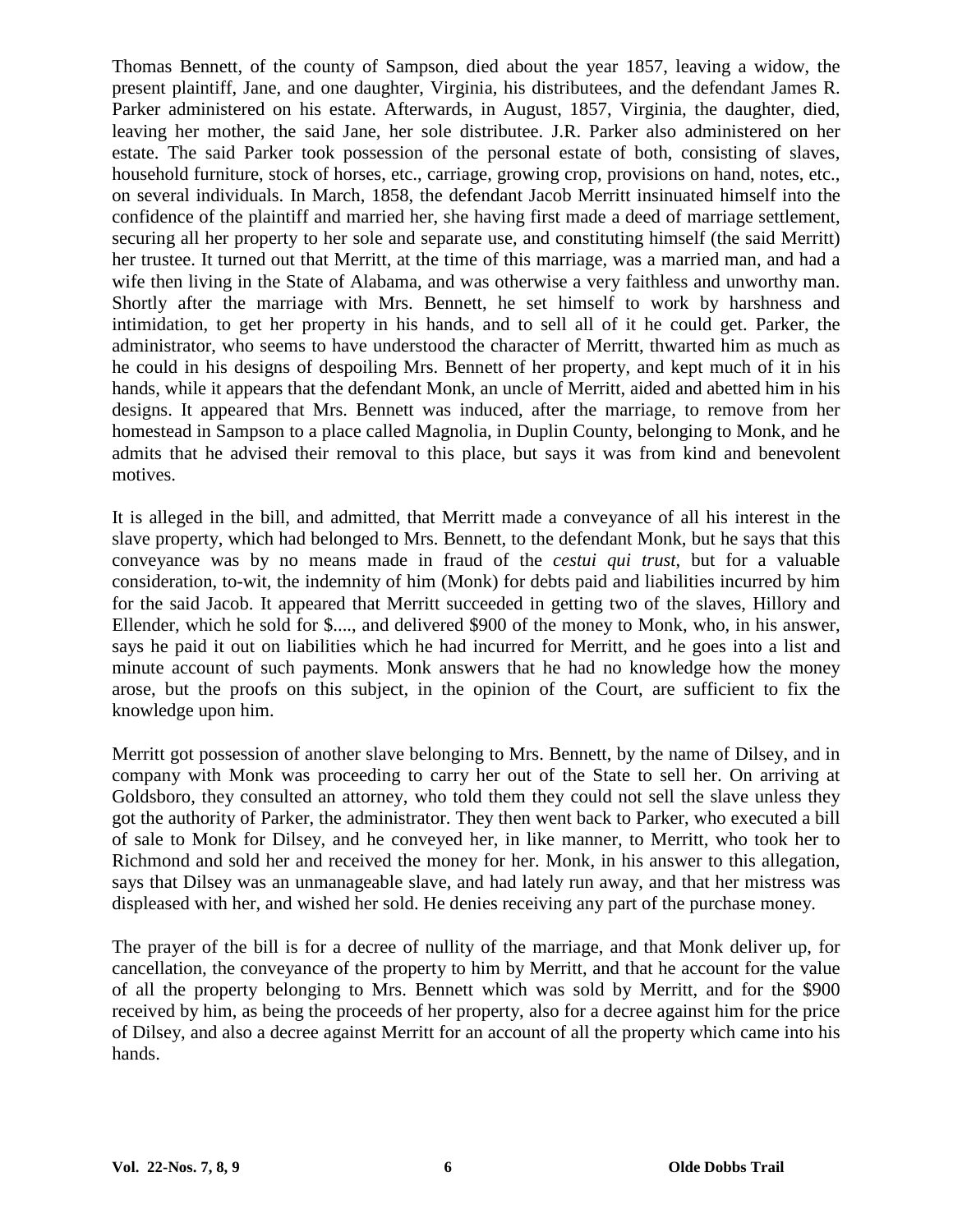surety for Merritt, will not avail him. That money, in his hands, was a part of the trust fund, and he knew it; consequently, Merritt, as a trustee, had no right to apply it to the discharge of his

debts, and the defendant Monk had no right to do so for him.

In respect to the woman Dilsey, we have had more difficulty in coming to a conclusion. She was conveyed by Parker to Monk, and he made a bill of sale to Merritt, for the purpose of enabling Merritt to sell her. Merritt did accordingly sell her, but it does not appear, according to proofs, that Monk received any part of the purchase money; on the contrary, we are satisfied that Merritt used the money received by him as her price himself; so the principle of following the trust fund, in it converted state, does not apply, and putting out of view the averment that the women Dilsey was thus sold by the consent of the plaintiff because of the slave's insubordination, and also the averment that it was done under the advice of respectable counsel, we can see no ground on which the defendant Monk can be made liable in respect of this slave, even if we suppose he acted collusively, and became an actor in the transaction with an intent to aid Merritt, the trustee, to get into his hands this negro and sell her, and appropriate the purchase money to his own use; for when Monk takes the ground that no part of the money can be traced to his hands, he can not be reached on the principle by which, in equity, he can be made liable.

The cause was set for hearing on the bill, answer, exhibit and proofs, and sent to this Court by

Pearson, C.J. The allegation that at the time of the marriage the defendant had a wife who was then living, is clearly proved; of course his marriage with the plaintiff was void, and she is entitled to a decree of "nullity of marriage" so far as she is concerned. She is also entitled to a decree making void the deed by which, in contemplation of marriage, she conveyed her estate to Merritt, in trust, for her sole and separate use. She is also entitled to a decree that the conveyance of the slaves, made by Merritt to Monk, shall be surrendered and cancelled, so as to remove the

We are also satisfied by the evidence that the \$900 which Merritt handed over to defendant Monk, to secure him against the liabilities which he had entered into for Merritt, was money received by Merritt for the two negroes, Hillory and Ellender, and, on the ground of following the trust fund, the plaintiff is entitled to a decree against Monk for that amount. He faintly denies notice, but that is clearly fixed on him, and the ground on which he puts himself in respect to this money, to-wit, that he had paid it to the creditors of Merritt, to whom he had become liable as

The defendant Merritt is chargeable with all the funds which came to his hands, by reason of the sales made by him or otherwise.

As to the other property, the deed executed by Merritt to Monk does not include it, and there is no proof of his having taken it into his possession, so there can be no decree in respect to it. So the plaintiff must be left to her own vigilance in gathering it up. There will be a decree against Parker for an account.

consent.

cloud from her title.

The following photograph can be found at the Wayne County Library in the History Room. The occasion was the 88<sup>th</sup> birthday for Patience Lewis Denmark, wife of Joseph Dixon Denmark. Patience was the daughter of Susan Casey (d/o Micajah Casey) and Urban Lewis.

Per Curiam Decree Accordingly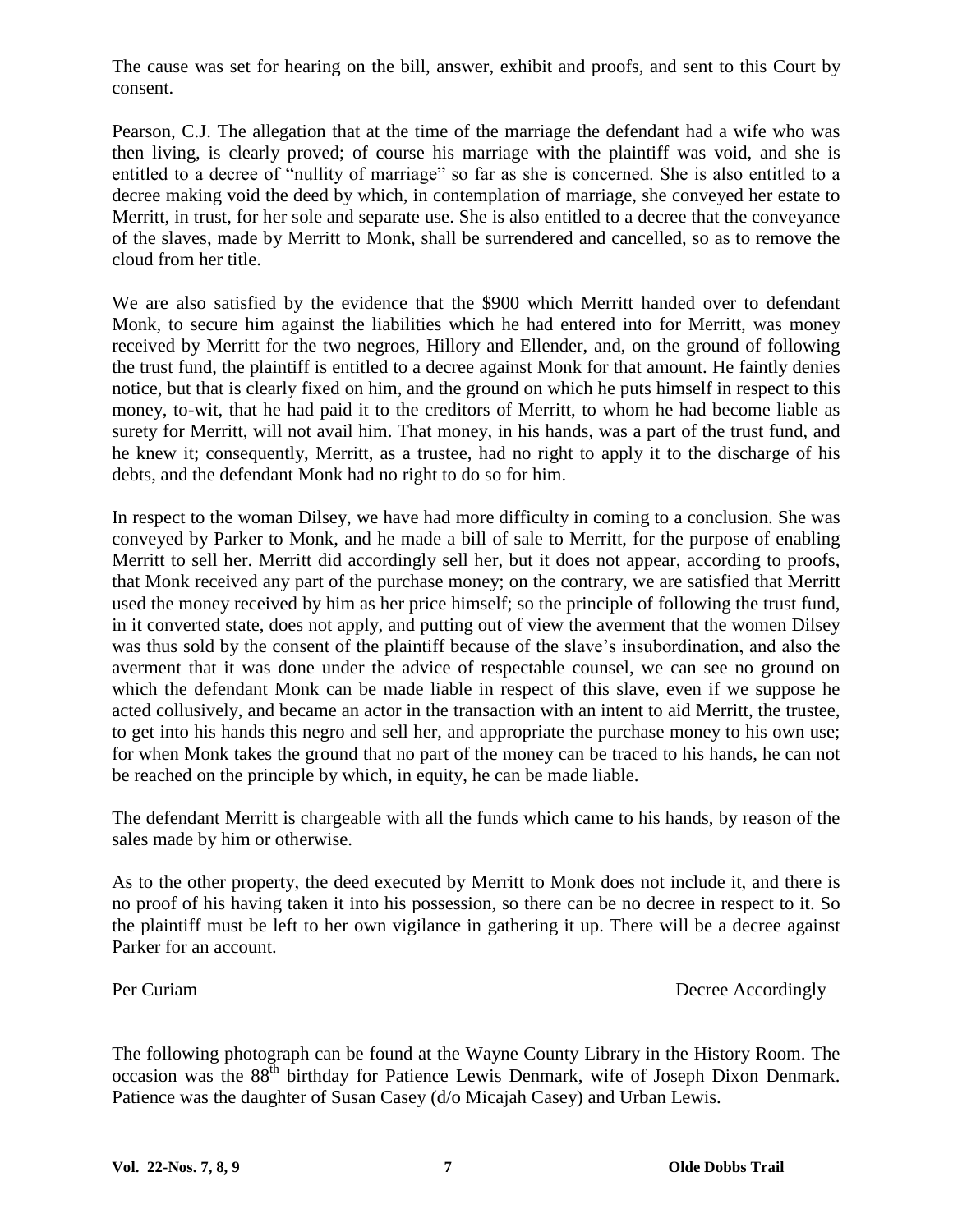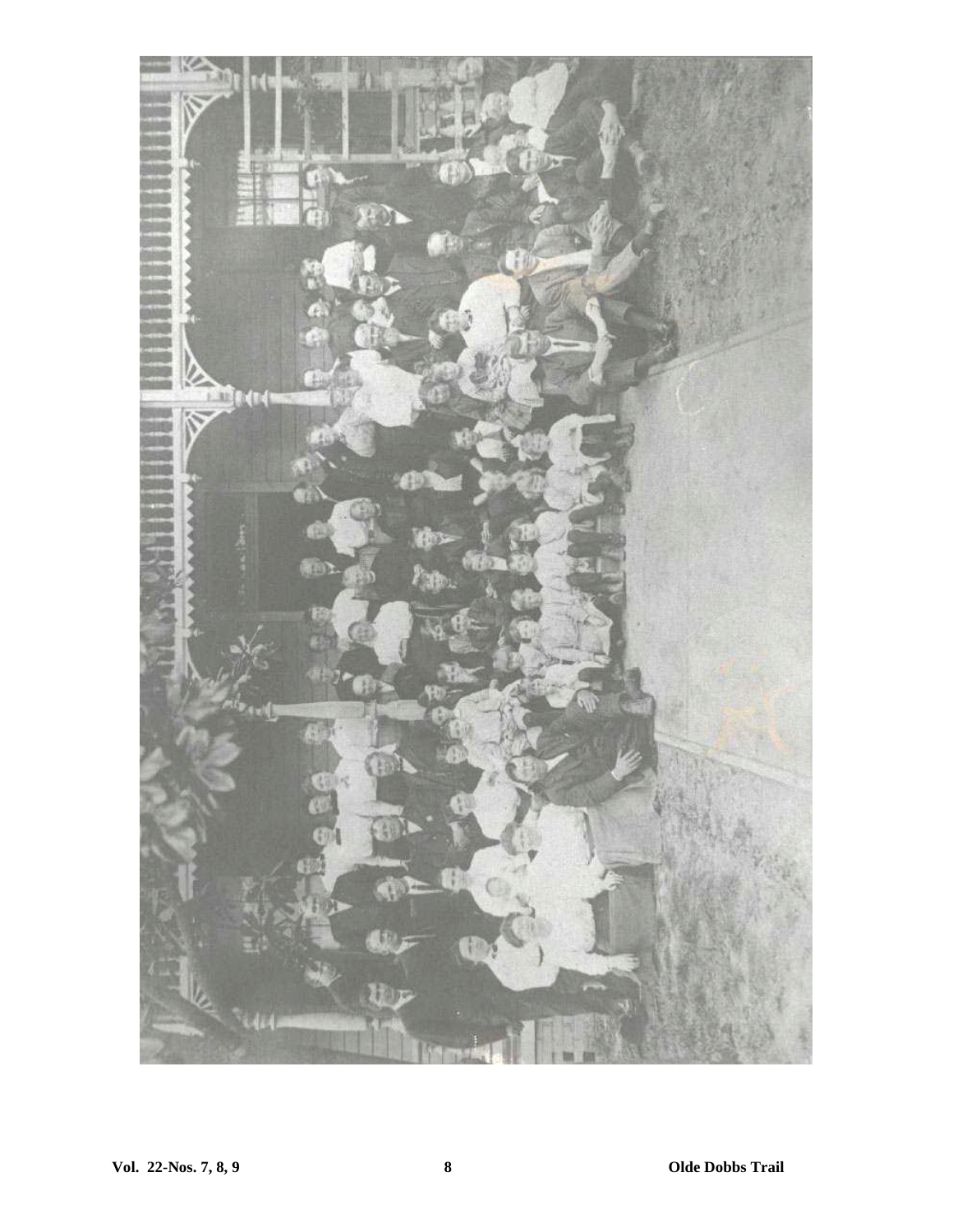Those present at time of picture Patience Lewis Denmark, birthday, age 88 - 1913

Back row left to right:

- 1. William Stroud, son of Jim Stroud and Polly Ann Denmark
- 2. Kleber Denmark, son of Stephen Henry Denmark and Fannie Lewis
- 3. Mary Hardison, dau Rebecca Jane Denmark-dau Fannie Lewis & Thomas James Hardison
- 4. Annie Hardison Cobb, sister of #3 above
- 5. Rosa Exum Smith, wife of Earnest Smith
- 6. Clyde Denmark Crawford, dau Willis Arthur & Clara Boyette Denmark
- 7. Emma Boyette Denmark, wife of Willis A. Denmark
- 8. Willis Arthur Denmark, son Joseph Dixon & Patience Lewis Denmark

 $9. - -$ 

10. Polly Ann Denmark Stroud, dau Joseph Dixon & Patience Lewis Denmark

11. Jim Stroud

- 12. Susan Denmark Williams, dau Joseph Dixon & Patience Lewis Denmark
- 13. Will Williams, husband of above no children of this marriage
- 14. Buckner McDuffie Denmark, son Joseph Dixon & Patience Lewis Denmark
- 15. Annie Stith Denmark, wife of above

16. Sarah, wife of Joe Price, son Eliza Bethany Price, dau Joseph Dixon & Patience Lewis Denmark

- 17. Lizzie Howell, grand dau Eliza Bethany Price, dau Joseph Dixon & Patience Lewis Denmark
- 18. Lou Pearl Casey Edwards, wife of Robert Henry Edwards, son Fannie Maria Denmark & John Haywood Edwards
- 19. Alice Howell Overman, grand dau Eliza Bethany Price

20. Baby --

21. Ellen Starling, wife William Starling, son Elizabeth Lewis, sister Patience Lewis

22. Berta Stith Fulghum

### Second row left to right:

- 1. Sam Burnette, his wife dau Buckner McDuffie Denmark
- 2. George Buckner Edwards, son Fannie Maria Denmark & John Haywood Edwards
- 3. Harry Daughtry, his wife dau of Buckner McDuffie Denmark
- 4. Jack Fulgham, son of Susan E. Lewis & Robert Fulghum
- 5. Julius Charles Edwards, son of Fannie Maria Denmark & John Haywood Edwards
- 6. George Price, husband of Bethany Eliza Denmark, dau. of Fannie Lewis & Jos. D. Denmark
- 7. Eliza Bethany Denmark Price, wife of above
- 8. Patience Lewis, dau. of Susan Casey & Urban Lewis, son of William Lewis
- 9. Rebecca Jane Denmark Hardison, dau. of Fannie Lewis

Two children

- 10. Johnny Parker, husband of Rosa Ellen Howell, dau of Rebecca Jane Denmark  $\& 1<sup>st</sup>$  husband
- 11. Robert Henry Edwards, son of Fannie Maria Denmark & John Haywood Edwards
- 12. William Starling, son of Elizabeth Lewis, sister of Patience Lewis

Third row left to right

- 1. Clara Denmark Burnette, dau of Buckner McDuffie & Annie Stith Denmark
- 2. Hattie Denmark Daughtry, dau of Buckner McDuffie & Annie Stith Denmark
- 3. Edith Carter Edwards, wife of Julius Charles Edwards
- 4. Pauline Denmark Edwards, dau of Julius C. Edwards & Edith Carter Edwards
- 5. Robert Cobb, son of Annie Hardison and Dennis Cobb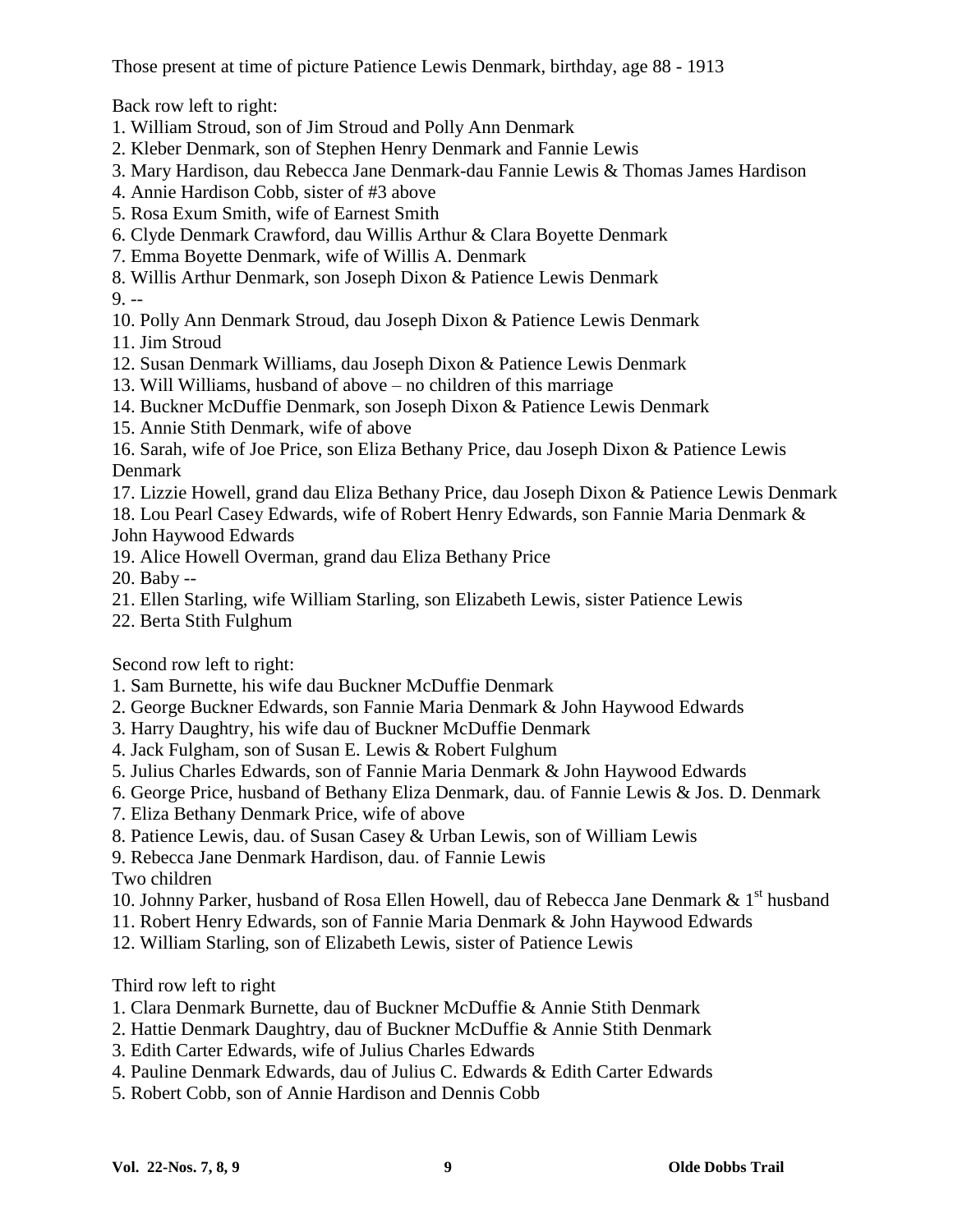- 6. Eleanor Cobb, dau of Annie Hardison and Dennis Cobb
- 7. Boy
- 8. George Daughtry

9. Boy

- 10. Gurman Cobb, son of Annie Hardison & Dennis Cobb
- 11. Zebulon Vance Edwards, son of J.C. Edwards & Edith Carter
- 12. John Haywood Edwards, son of J.C. Edwards & Edith Carter
- 13. Maggie Howell, sister of Lizzie & Alice Mattie Price Howell's daughter
- 14. & 15. Boy, Girl
- 16. Roberta Crawford, dau of Clyde Denmark & John R. Crawford
- 17. Rosa Ellen Howell, dau of Rebecca Jane Denmark Hardison
- 18. Daniel Howell
- 19. Mattie Howell, dau of Eliza Bethany Denmark Price
- $20. & 21.$  Roberts –

Fourth row left to right

- 1. Addie Mae Hinson, grand dau of Rebecca Jane Denmark Hardison
- 2. Mattie Peel Price, wife of #3 James Price, son of Eliza Bethany Denmark & George Price
- 4. Sadie Daughtry Ward

 $5. -$ 

- 6. Mary Crawford Norwood, dau of Clyde Denmark Crawford
- $7. 8. 9. -10. -$
- 11. Lillian Stroud –

 $12. - 13. -$ 

14. Earnest Smith, Johnny Parker & Wm. Franklin Parker –last 3 sons of Rosa Ellen Howell who 1<sup>st</sup> married a Smith, next a Parker

From the Elizabeth Collier Papers (#1335) in the Southern Historical Collection, Manuscripts Department, Wilson Library, UNC

> Elizabeth Collier Diary August 12, 1861 - July 9, 1865

War diary of Elizabeth Collier, who lived at Everittsville, a village near Goldsboro, North Carolina. She was a refugee during the war at Hillsboro, NC.

[Following are excerpts from the diary]

Everittsville June 17th 1864

Sally my ever dear friend. The moon's pale beams fall gently into my room as I write. Thoughts of you come thick and fast. I look out into the calm moonlight, & wonder how it is possible for the orb to look so serenely down upon all this terrible blood shed. The end of all this suffering is not yet.

Richmond must  $\&$  shall not fail. The enemies despairing of ever whipping in an open engagement, are determined if possible to get possession of the Danville, & South Side Rail Road & thus have the Capitol besieged.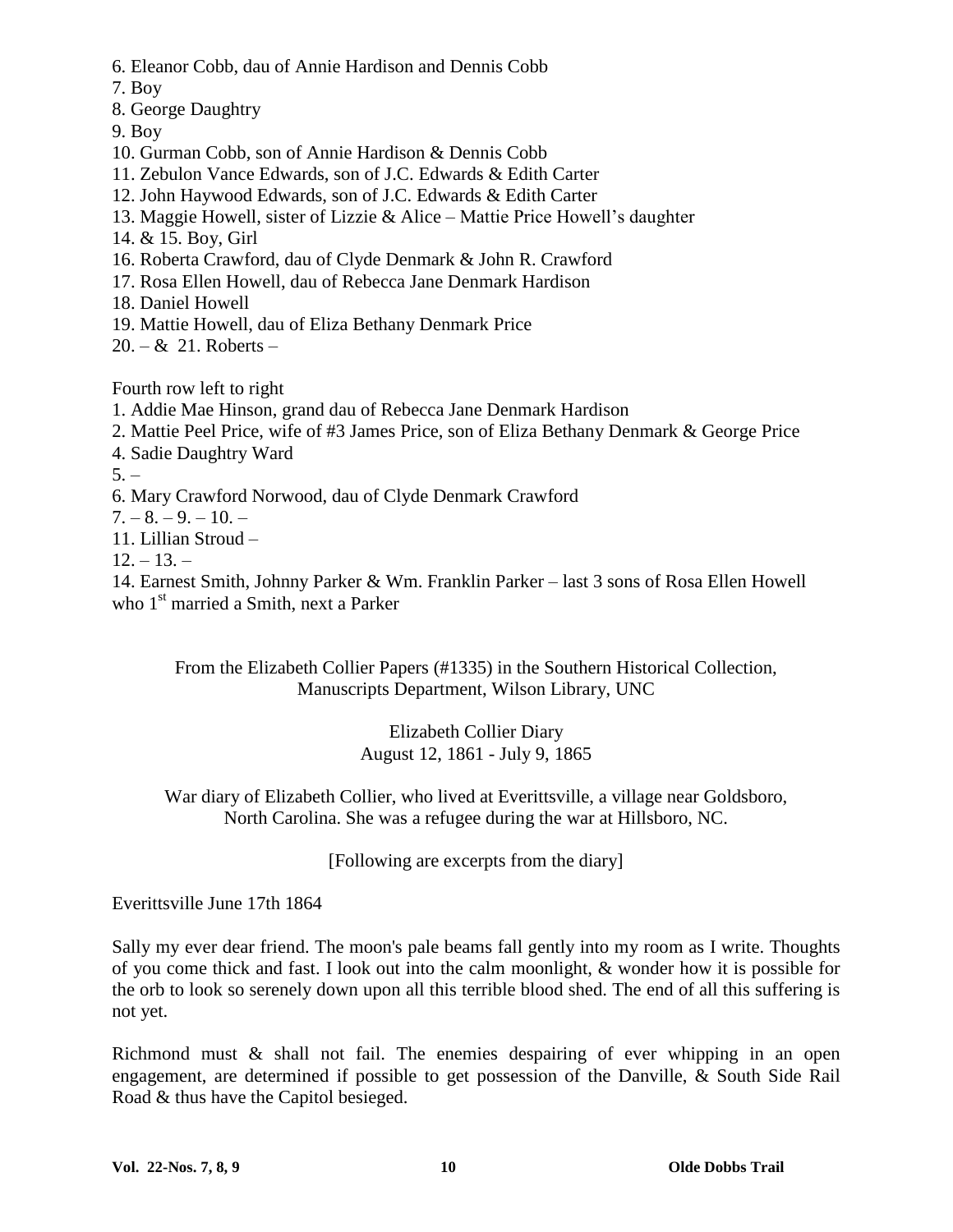God grant it may never be done. Glorious old Virginia there is no sorrow like unto hers, neither is there faith like unto hers. The whole state over run - yet she stands up nobly & will resist unto the end.

The coming election for Governor in N. Car. is to decide much for the state's weal or woe. If Holden  $\&$  his colleagues are trampled under foot we are safe. I trust that the people will rouse themselves in time. Oh that the finger of scorn should be pointed at my native state. I blush for her few remaining men.

Oct 1 1864

John Cobb wounded & captured in the fight near Winchester on the 19<sup>th</sup> Sept - Sam escaped & was safe when we last heard from him

Nov 29th

A letter from Sally with the sad news of little Aby's death, sudden and fearful it was, poor little child what he must have suffered for nothing more painful that a burn.

The two Mrs. Evans, Mrs. Washington, Mrs. Carraway,  $\&$  Mrs. Grist – Martha Evans, Mary Andrews & Sally Grist dined with us to-day. Such a party of females I have not seen in a time. Not a man at the table. I want to get up a Christmas present for Mr. Hunter, something, I don't know what, but I must to bed.

Dec 8th 64

Sam is at Home - What a joyful surprise he gave us - Dear Boy - God has been very gracious to him - he has been preserved through all the dangers of the war thus far. How ambitious I am for him. God grant that he may live & realize all my hopes. He is very dear to my desolate heart.

Sue will be at Home in two days - Christmas will soon be upon us - I must put away all sad thoughts & be happy in the joy of others.

Dec 29th 1864

Sam left us to-day for the Army - we have all enjoyed his visit so much. Thank God that we have seen him once more.

Sally sent me her "Carte de visite" last night. How dear her and suffering face is to me - my poor friend how weary & soul sick you are.

Went to Church this morning - Mr. Hunter preached a most excellent sermon.

March 9th

Last night I had a letter from Sally Warwick saying that she was engaged to Maj. Poor - dear child I thought all along she loved him tho' she never would acknowledge it.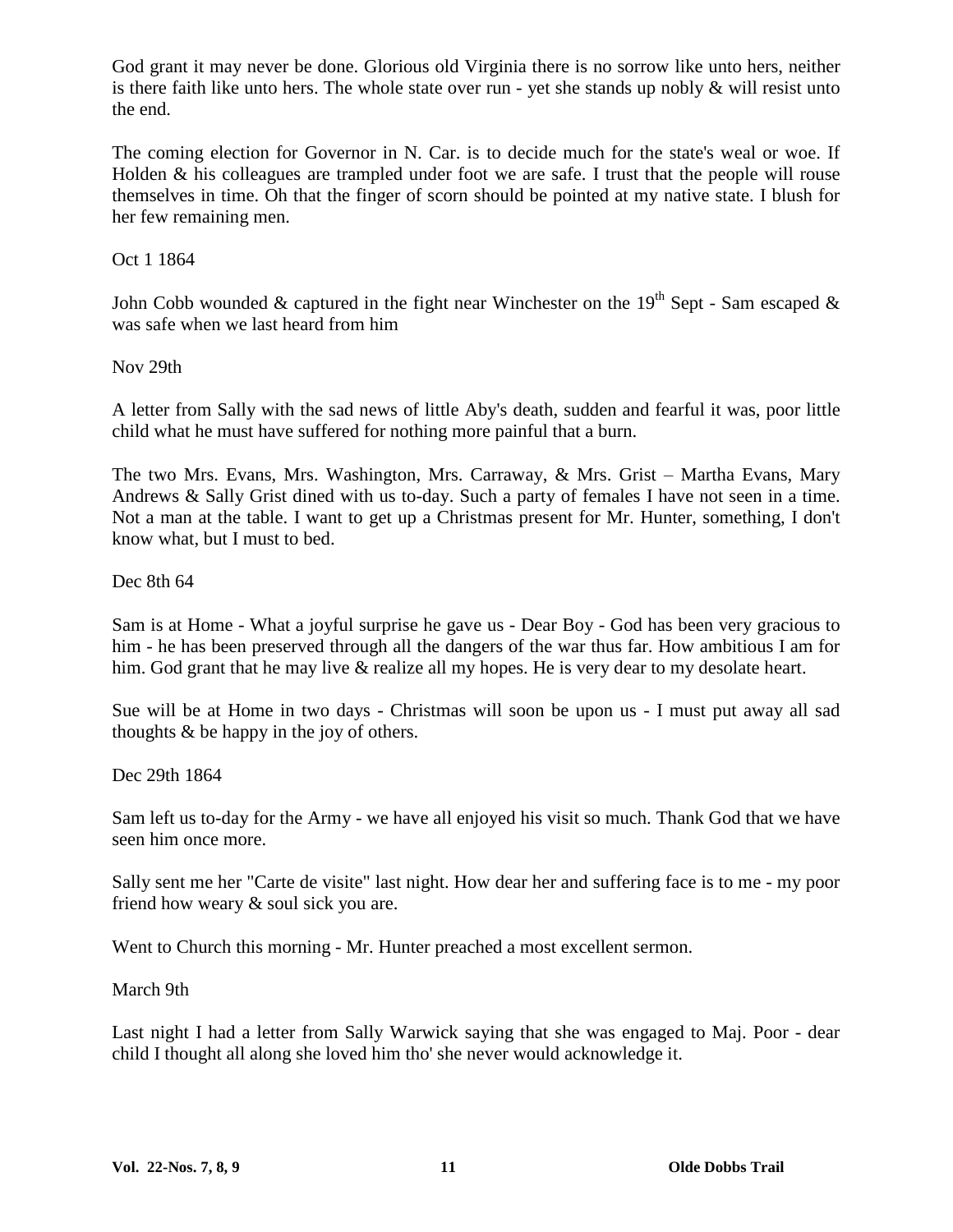Betty Austin is also engaged to Dick Badger  $\&$  to be married this month – it seems so funny to me - I wish I could see Tempe - I am afraid she does not like it.

#### March 11th 65

Every body is in the wildest state of excitement - Goldsboro is to be evacuated in less than 24 hours. Sherman has occupied Fayetteville & we must concentrate our forces to whip - God grant that we may do it - Pa went off with a scouting party last night  $\&$  returned this evening. He is completely broken down I know. The Yankees will be here in a day or two at the latest. I think I shall send Deloraine over to Major Morrison to morrow - he will take care of him. Oh God, give us the victory in the coming fight.

#### Hillsboro, April 20th 65

We have lived in such a state of excitement for the past month that I have not had the time to write any thing which occurred but to begin at this late day. After the evacuation of Goldsboro, we were in constant expectation of the Yankees for more than a week before they made their appearance. On Sunday 17th March, the battle of Bentonsville took place. Dr. Maddox on hearing the cannonading rode out in the direction of the fight but went only a few miles when he met a party of Yankees who took him prisoner, carried him to Head quarters where he was paroled & sent home under the care of a Lt. Storey. On Monday morning the 20th the first foraging party made their appearance at Everettsville. We were of course all very much alarmed. They asked for flour  $\&$  seeing that we were disposed not to give it, made a rush in the house  $\&$ took it himself - the cowardly creature even pointed his gun at us helpless women. Looking out we soon found that poor little Everettsville was filled with Yankees & that they were plundering the houses. After a while we succeeded in getting "Safe guard" & for a week we got along comparatively well. But in the meantime every thing out doors was destroyed, all provisions taken, fences knocked down, horses, cows, carriages & buggies stolen & every thing else the wretches could lay their hands on, even to the servants clothes.

On Money 27th a party of most desperate fellows burst the back door down & forced their entrance. They had made several attempts before to get in the house but we had the doors locked. And now they commenced their sacking of the house & did not cease until they had taken everything to eat the house contained, not leaving us a single mouthful. Curses & oaths were uttered on all sides, it was truly fearful. One fellow remarked in his insolent way, as he was destroying a jar of brandy peaches, that he really did feel sorry for these people, they had so little. They then told us that they intended burning the house that night & made the most desperate threats. They did put the fire in three places, but the guard extinguished it before it did any injury.

Poor Miss Sally had her trunks searched & her things stolen while they cursed here every moment calling her "Damned old rebel" &c. At last we were compelled to leave the house & seek refuge with Dr. Maddox. They even threatened to burn him down for harboring "damned rebels" as they called us. We were two days at Dr. Maddox's & on the third we went over to Goldsboro & there remained for a week. I went to see Gen. Schofield to ask him to send us out of the Yankee lines. He very politely said he would. So the next morning the 5th April, we came out under a flag of truce. Col. Hays of Schofield's staff examined our trunk & would only allow us pieces, Ma's & my trunk, the boys not a change of clothing but I was only too thankful to be rid of their hateful presence at any cost and I really do not think I was ever so happy in all my